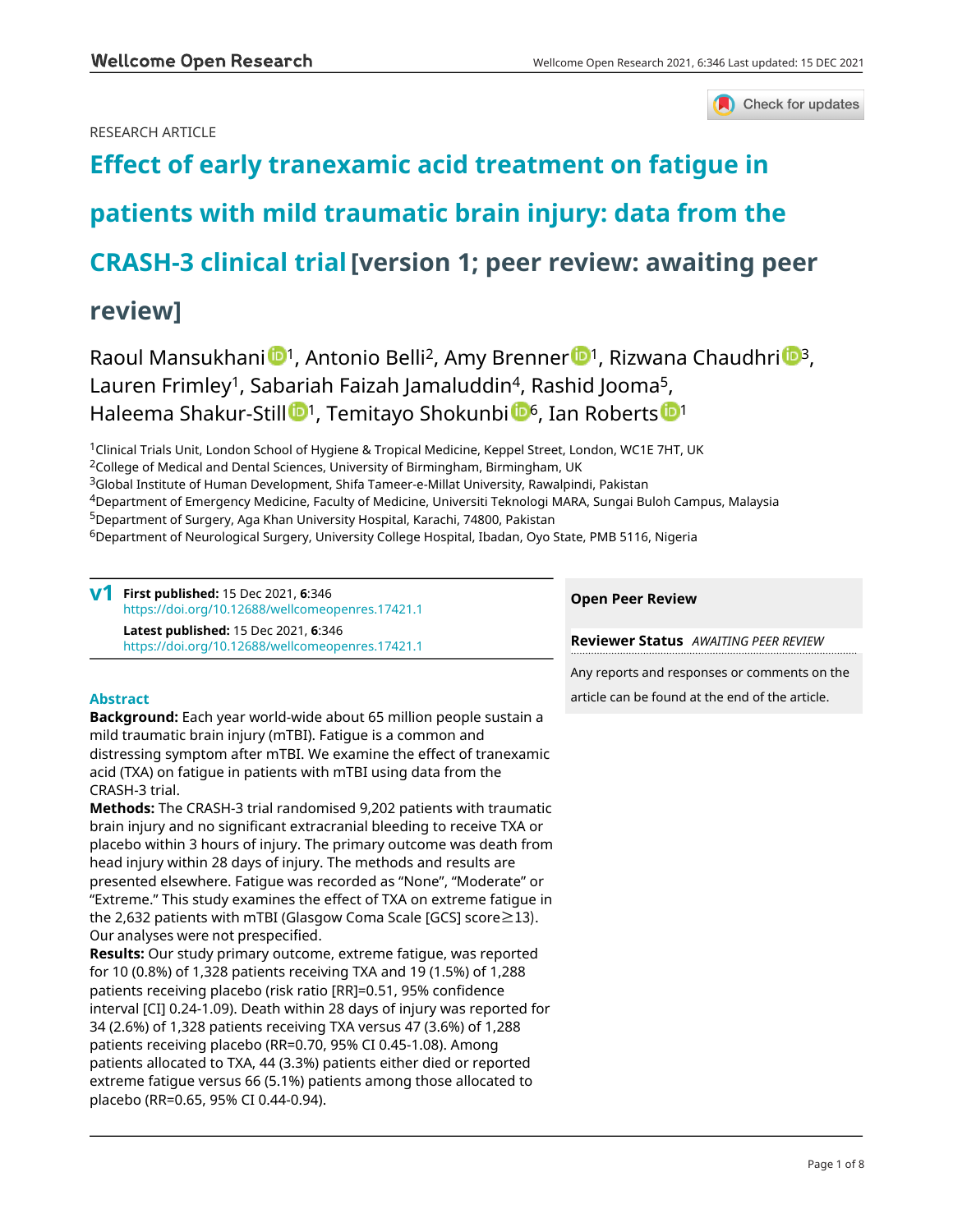**Conclusions:** Early tranexamic acid treatment may reduce fatigue in mTBI patients, but these results need to be confirmed in a larger trial. **Registration:** ISRCTN (ISRCTN15088122, 19/07/2011), ClinicalTrials.gov (NCT01402882, 26/07/2011), EudraCT (2011-003669- 14, 25/07/2011), Pan African Clinical Trial Registry (PACTR20121000441277, 30/10/2012).

# **Keywords**

Traumatic Brain Injury, Ttranexamic Acid, Fatigue, CRASH-3 trial, Randomised Controlled Trial, IntracranialHaemorrhage

**Corresponding author:** Raoul Mansukhani ([raoul.mansukhani@lshtm.ac.uk\)](mailto:raoul.mansukhani@lshtm.ac.uk)

**Author roles: Mansukhani R**: Formal Analysis, Visualization, Writing – Original Draft Preparation, Writing – Review & Editing; **Belli A**: Conceptualization, Investigation, Resources; **Brenner A**: Formal Analysis, Writing – Review & Editing; **Chaudhri R**: Data Curation, Investigation; **Frimley L**: Data Curation, Validation; **Faizah Jamaluddin S**: Data Curation, Investigation; **Jooma R**: Data Curation, Investigation; **Shakur-Still H**: Conceptualization, Formal Analysis, Investigation, Writing – Review & Editing; **Shokunbi T**: Data Curation, Investigation; **Roberts I**: Conceptualization, Formal Analysis, Investigation, Supervision, Writing – Original Draft Preparation, Writing – Review & Editing

**Competing interests:** No competing interests were disclosed.

**Grant information:** The CRASH-3 trial was funded by the National Institute for Health Research (NIHR) Health Technology Assessment programme (NIHR HTA; 14/190/01), the JP Moulton Charitable Trust, the Department of Health and Social Care, and the Wellcome Trust [105439] through a Joint Global Health Trials Scheme in low-middle income countries Grant funded by the UK Government Department for International Development, UK Medical Research Council and Wellcome Trust [MR/M009211/1]. The studies were designed, conducted, analysed, and interpreted by the investigators, entirely independently of all funding sources. The views and opinions expressed therein are those of the authors and do not necessarily reflect those of the funders. The funders had no role in the study design, the collection, analysis, or interpretation of the data, the writing of the report, or the decision to submit the paper for publication. The corresponding author had full access to all the data and had final responsibility for the decision to submit for publication.

*The funders had no role in study design, data collection and analysis, decision to publish, or preparation of the manuscript.*

**Copyright:** © 2021 Mansukhani R *et al*. This is an open access article distributed under the terms of the [Creative Commons Attribution](http://creativecommons.org/licenses/by/4.0/) [License](http://creativecommons.org/licenses/by/4.0/), which permits unrestricted use, distribution, and reproduction in any medium, provided the original work is properly cited.

**How to cite this article:** Mansukhani R, Belli A, Brenner A *et al.* **Effect of early tranexamic acid treatment on fatigue in patients with mild traumatic brain injury: data from the CRASH-3 clinical trial [version 1; peer review: awaiting peer review]** Wellcome Open Research 2021, **6**:346 <https://doi.org/10.12688/wellcomeopenres.17421.1>

**First published:** 15 Dec 2021, **6**:346 <https://doi.org/10.12688/wellcomeopenres.17421.1>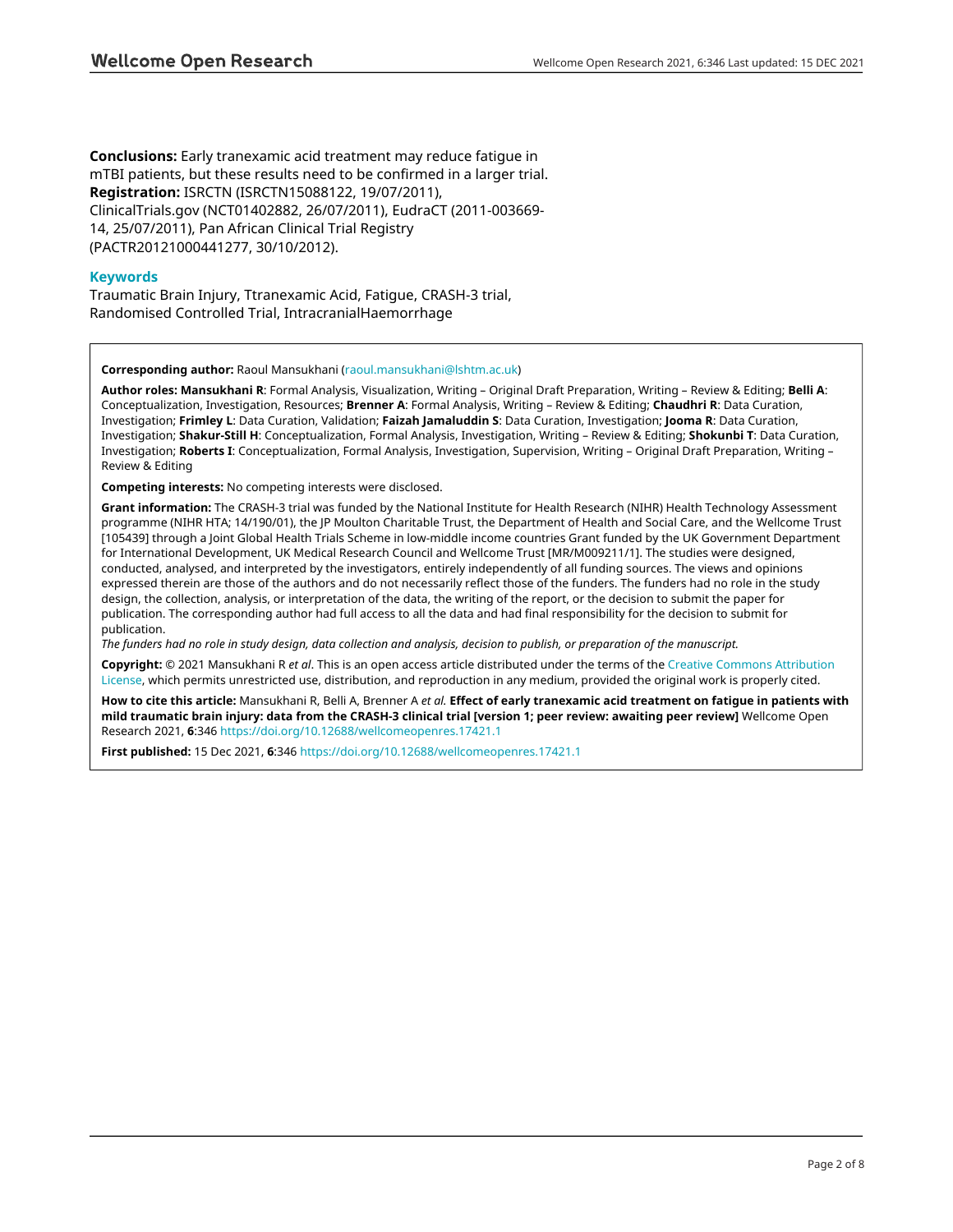# **Introduction**

Each year, world-wide about 65 million people experience a mild traumatic brain injury (mTBI)<sup>[1](#page-6-0)</sup>. The most common causes are falls and road traffic crashes<sup>[2](#page-6-0)</sup>. With an increasing and ageing world population the number of people suffering mTBI is expected to rise.

Tranexamic acid reduces bleeding by inhibiting blood clot breakdown. The CRASH-2 trial<sup>3</sup> showed that giving tranexamic acid within 3 hours of injury reduces deaths due to bleeding in trauma patients. This raised the hope that tranexamic acid might reduce traumatic brain injury (TBI) deaths. Intracranial bleeding is common after TBI and causes death and disability. The CRASH-3 trial<sup>4</sup> was a large randomised trial of the effect of tranexamic acid on death and disability in patients with TBI. The primary outcome was head injury death. The results were published in 2019. The risk of head injury death was 12.5% in the TXA group versus 14.0% in the placebo group (risk ratio [RR] = 0.89, 95% confidence interval [CI] 0.80– 1.00). The reduction was greater in patients with mild and moderate head injury ( $RR = 0.78$ ,  $95\%$  CI 0.64–0.95) than in severe head injury ( $RR = 0.99$ ,  $95\%$  CI 0.91-1.07). The effect of tranexamic acid on disability was assessed by comparing the Disability Rating Scale  $(DRS)^5$  $(DRS)^5$  score in the tranexamic acid and placebo group. The mean DRS scores were similar in the tranexamic acid and placebo groups.

Fatigue is defined as overwhelming tiredness not relieved by sleep or rest and is a common and distressing symptom in patients with mTBI<sup>6</sup>. Over one third of mTBI patients have fatigue six months after injury<sup>6</sup>. TBI related fatigue has a detri-mental effect on patients' quality of life<sup>[7,8](#page-6-0)</sup> and TBI patents who report fatigue are at increased risk of anxiety and depression $9-11$ . When planning the CRASH-3 trial, we discussed the proposed outcome measures with patient representatives who specifically requested that fatigue was included as an outcome.

Intracranial bleeding appears to increase the risk of fatigue. A recent prospective cohort study<sup>12</sup> found that mTBI patients with intracranial bleeding on computerised tomography (CT) or magnetic resonance imaging (MRI) scans were significantly more likely to experience fatigue compared to those without intracranial bleeding. Early tranexamic acid treatment may reduce intracranial bleeding in TBI patients. It therefore seems plausible that timely tranexamic acid treatment might reduce fatigue in mTBI patients. We examine the effect of tranexamic acid on fatigue in mTBI patients in the CRASH-3 trial.

# **Methods**

The CRASH-3 trial is registered at ISRCTN (ISRCTN15088122), ClinicalTrials.gov (NCT01402882), EudraCT (2011- 003669-14), and the Pan African Clinical Trial Registry (PACTR20121000441277). This article is reported in line with the Consolidated Standards of Reporting Trials (CONSORT) guidelines $13$ .

The background to the CRASH-3 trial, the methods, baseline characteristics and main results were previously reported $4,14,15$ . Briefly, CRASH-3 trial participants were adults with TBI, who had a Glasgow Coma Scale (GCS) score  $\leq$  12 or any intracranial bleeding on CT scan and no significant extracranial bleeding. Patients were recruited from 175 hospitals in 20 countries. The primary outcome was head injury related in hospital death within 28 days of injury in patients treated within 3 hours of injury. Between July 2012 and January 2019, 12,737 patients with TBI were randomly allocated to receive tranexamic acid or placebo, of whom 9,202 patients were treated within 3 hours. This analysis focusses on the 2,632 mTBI patients who had a GCS score of between 13 and 15 and intracranial bleeding on CT scan who were treated within 3 hours of injury.

The trial treatment was 1g of tranexamic acid administered intravenously over 10 minutes followed by a 1g maintenance dose administered intravenously over 8 hours. Patients were allocated a treatment pack identifiable by a unique number. These unique numbers (randomisation codes) were prepared by an independent statistician from Sealed Envelope (UK) Ltd. Packs were equally likely to contain tranexamic acid or placebo. Once patients had been deemed suitable for trial entry, and baseline details obtained, they were designated the lowest numbered treatment pack remaining from a box of 8 packs. Each pack contained four ampoules of either 500g of tranexamic acid or placebo (0.9% sodium chloride), a 100ml bag of 0.9% sodium chloride (to be used for infusing the loading dose), a syringe with needle, stickers containing the randomisation number (to be attached to patient records, trial forms and saline bags) and a document of instructions for clinicians. Tranexamic acid and placebo treatment packs, labels and ampoules were identical. Patients, clinicians and trial coordinating centre staff were blinded to treatment allocation. Once a patient had been designated a treatment pack, providing the ampoules contained in that pack were not broken, they were considered to be randomised into the trial.

Fatigue was assessed by a clinician and recorded as "None", "Moderate" or "Extreme". Patient fatigue was recorded either at discharge or in hospital after 28 days of injury if the patient had not already been discharged. The statistical analysis plan<sup>15</sup> prespecified that we would report the effect of tranexamic acid on fatigue by estimating the risk ratio of being in the extreme fatigue category. We considered that the extreme category of fatigue would be less susceptible to misclassification bias and a better measure of the disabling patient fatigue that many mTBI patients experience.

We selected mTBI patients for this study motivated by a recent cohort study<sup>12</sup> which reported an association between intracranial findings on a CT or MRI scan and fatigue in mTBI patients. Severely injured patients are likely to suffer the effects of pathophysiological processes other than intracranial bleeding which tranexamic acid is unlikely to affect. Deaths and fatigue caused by these processes are likely to bias our treatment effect estimates towards the null.

We report risk ratios and 95% confidence intervals for the effect of early tranexamic acid treatment on extreme fatigue which is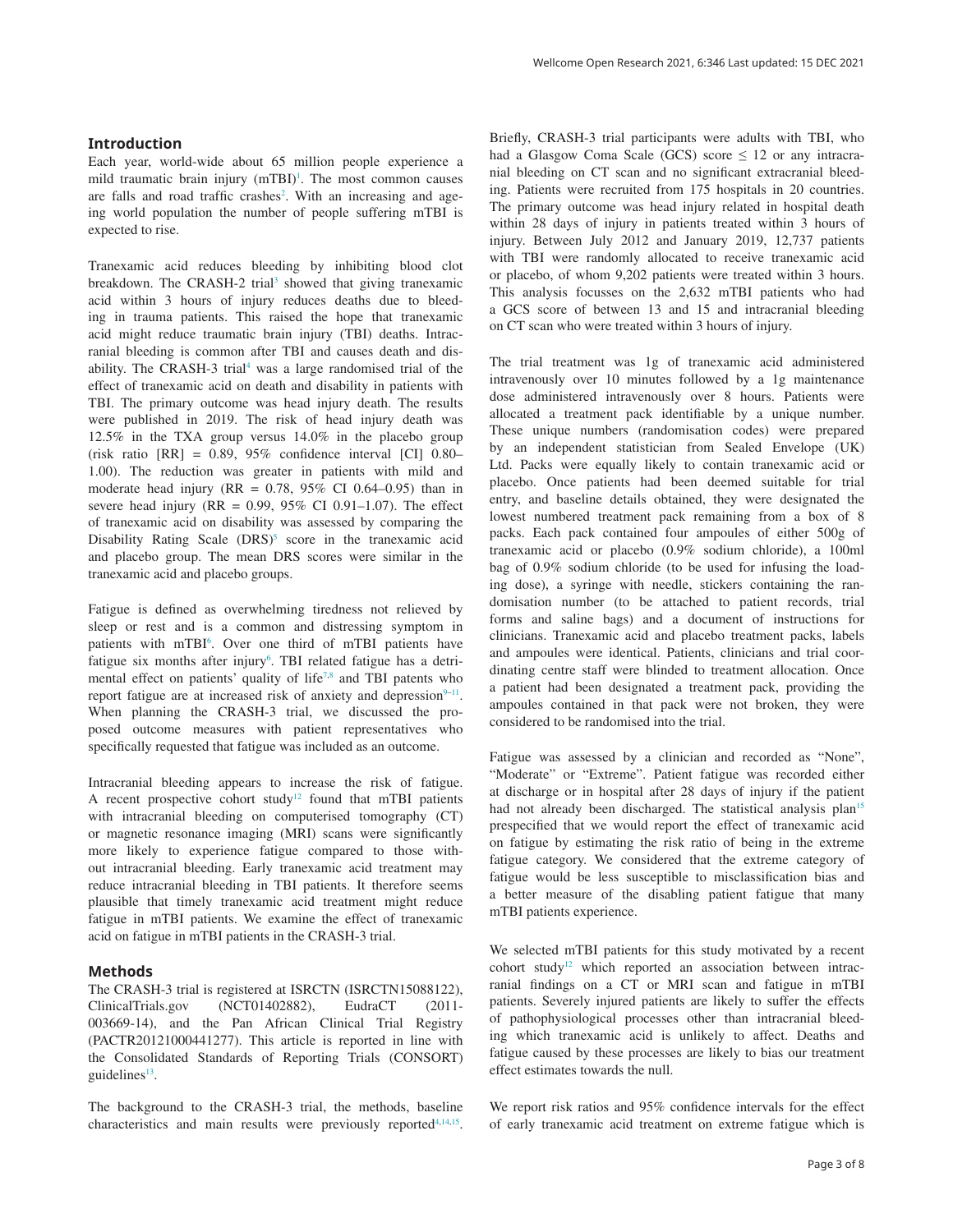our study primary outcome. As a secondary outcome we report death within 28 days of injury. As an additional secondary outcome, we report the composite outcome "death or extreme fatigue" to highlight the potential benefits early tranexamic acid treatment may provide mTBI patients. Patients with missing outcome data were excluded from our analysis. All analyses were performed in [R](https://www.r-project.org/) version 4.1.1.

# Ethical approval and consent to participate

Most patients with TBI are unable to provide informed consent to participate in a clinical trial due to the nature of their injury. In the CRASH-3 trial, consent was sought from the patient's relative or a legal representative unless no such representative was available, in which case the study proceeded with the agreement of two clinicians. If the patient regained capacity, they were told about the trial and written consent was sought to continue participation. If either the patient or their representative declined consent, participation was stopped. If patients were included in the trial but did not regain capacity, consent was sought from a relative or legal representative. We adhered to the requirements of the local and national ethics committees. The trial received a favourable opinion by London School of Hygiene & Tropical Medicine observational/ interventions research ethics committee on 17 November 2011 (LSHTM ethics ref: 6060).

#### **Results**

The CRASH-3 trial randomised 2,632 patients with a GCS 13-15 to receive tranexamic acid or placebo within 3 hours of injury. Outcome data were collected for 2,616 patients of whom 1,328 received tranexamic acid and 1,288 received placebo (Figure 1). Baseline characteristics of the trial participants are shown in [Table 1](#page-4-0).

A total of 29 (1.1%) patients had extreme fatigue and 81 (3.1%) patients died within 28 days of injury. There were

110 (4.2%) patients who either died or experienced extreme fatigue. The mean age (standard deviation [SD]) of study participants was 45 (20) years. The mean (SD) age of participants with extreme fatigue was 61 (20) years. Extreme fatigue was reported for 6 (1.0%) of 618 women and 23 (1.2%) of 1998 men. Extreme fatigue was reported for 8 (0.5%) of 1687 patients in low to middle income countries and 21 (2.3%) of 929 patients in high income countries. The effects of tranexamic acid on extreme fatigue, death within 28 days of injury, and the composite outcome of extreme fatigue or death are shown in Figure 1. Extreme fatigue was reported for 10 (0.8%) out of 1,328 patients in the tranexamic acid group and 19 (1.5%) out of 1,288 patients in the placebo group (RR=0.51, 95% CI: 0.24-1.09). For death within 28 days of injury, 34 (2.6%) out of 1,328 patients died in the tranexamic acid group versus 47 (3.6%) out of 1,288 patients from the placebo group (RR=0.70, 95% CI: 0.45-1.08). The risk of the composite outcome of extreme fatigue or death was reduced by 35% in patients treated with tranexamic acid. There were 44 (3.3%) patients with this outcome among the 1,328 patients allocated to the tranexamic acid group compared with 66 (5.1%) patients among the 1,288 patients allocated to the placebo group (RR=0.65, 95% CI: 0.44-0.94). Excluding the 63 patients with a missing GCS score from our analysis left these effect estimates and confidence intervals ([Figure 2\)](#page-5-0) almost entirely unchanged.

#### **Discussion**

Results from this exploratory analysis suggest promptly treating mTBI patients with tranexamic acid may reduce risk of extreme fatigue. Our analysis was not prespecified and the precision of the estimates was low. A larger trial is needed to test the hypothesis that early tranexamic acid treatment reduces fatigue in mTBI patients.

Ours is the first trial to examine the effect of tranexamic acid on fatigue in mild TBI patients. The study was randomised



**Figure 1. The effect of tranexamic acid on extreme fatigue, death within 28 days of injury and extreme fatigue or death within 28 days of injury for CRASH-3 trial participants with mild traumatic brain injury who were randomised within 3 hours of injury.**  N=2616. RR=risk ratio; CI=confidence interval.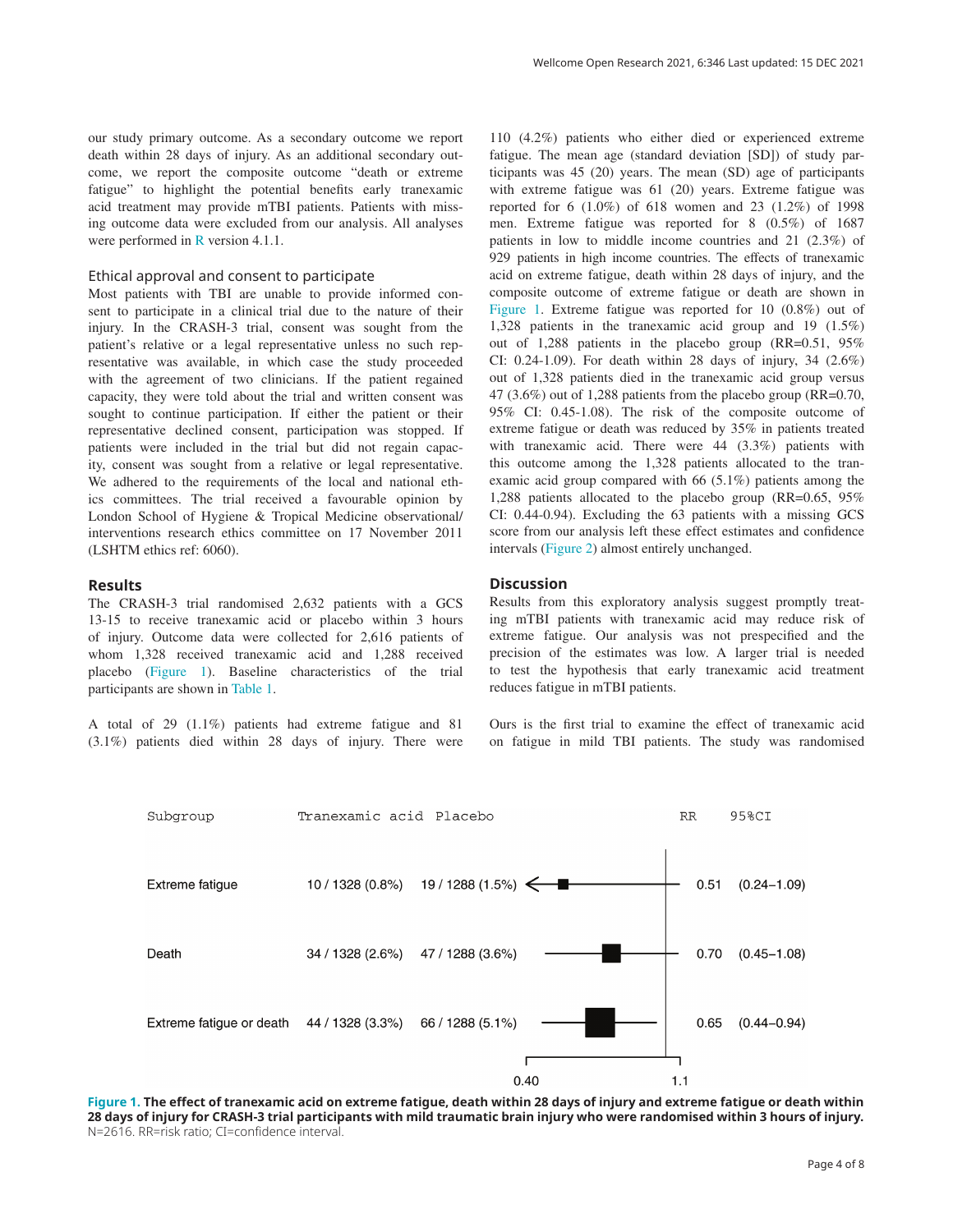<span id="page-4-0"></span>**Table 1. Baseline characteristics before randomisation for CRASH-3 trial participants with mild traumatic brain injury who were randomised**  within 3 hours of injury. **TXA=tranexamic acid**; SD=standard deviation.

**TXA (N=1335) Placebo (N=1297) n % n % Sex** Men 1039 77.8% 974 75.1% Woman 296 22.2% 323 24.9% **Age at randomisation (years)** Mean (SD) 44.4 20.3 45.3 20.0 16–24 271 20.3% 235 18.1% 25–34 259 19.4% 236 18.2% 35–44 194 14.5% 211 16.3% 45–54 189 14.2% 195 15.0% 55+ 422 31.6% 420 32.4% **Time since injury (h)** Mean (SD) 2.0 0.7 2.0 0.7 ≤1 184 13.8% 199 15.3% 1–2 559 41.9% 543 41.9% 2–3 592 44.3% 555 42.8% **Systolic blood pressure (mm Hg)** 0–89 11 0.8% 7 0.5% 90–119 408 30.6% 394 30.4% 120–139 492 36.9% 488 37.7% 140+ 421 31.5% 405 31.2% Unknown 3 0.2% 3 0.2% **Glasgow Coma Scale score** 13 297 22.2% 312 24.0% 14 526 39.4% 458 35.3% 15 484 36.3% 492 38.0% Unknown 28 2.1% 35 2.7% **Pupil reaction** Both React 1288 96.5% 1249 96.3% One Reacts 33 2.5% 28 2.2% None React 4 0.3% 3 0.2% Unable to assess 10 0.7% 17 1.3%

and placebo controlled with a large sample size and minimal loss to follow up. However, our study has important limitations. Although we planned to examine the impact of TXA

treatment on extreme fatigue, the focus on mild TBI was not prespecified but stimulated by the observation from the CRASH-3 intracranial bleeding mechanistic study<sup>[16](#page-6-0)</sup> that patients with mild TBI have less intracranial bleeding at baseline and so there is more potential to prevent bleeding. Patients with more severe TBI either have extensive intracranial bleeding at baseline or other intracranial pathologies that are not affected by TXA. On the other hand, because clinicians underestimated time to treatment<sup>17</sup> some mild TBI patients may have been treated beyond 3 hours of injury with reduced potential to prevent bleeding. Inaccuracy in time to treatment may have biased the estimated treatment effects of tranexamic acid towards the null. The CRASH-3 trial assessed fatigue via a three-point scale which hasn't been validated. Using a validated scoring system such as the 9 item Fatigue Severity Scale (FSS)<sup>18</sup> may have reduced measurement error. However, studies that use more elaborate scoring systems with long questionnaires tend to have fewer participants and this would increase random error. Misclassification of an outcome variable usually biases towards the null. Only 1.1% of our study participants report extreme fatigue. Other studies have found that around 30% of all mTBI patients experience fatigue<sup>12,19-21</sup>. We cannot rule out clinicians underreporting extreme fatigue. However, this misclassification of our outcome variable would be expected to bias our results towards the null. Our study primary outcome extreme fatigue is measured at a single timepoint. This measure is an imperfect proxy for the disabling long-term fatigue many mTBI patients experience. Some patients with our outcome will eventually recover while others without the outcome will later experience fatigue.

Intracranial bleeding in mTBI patients is associated with an increased risk of fatigue. Saksvik $12$  used data from the Trondheim mild traumatic brain injury [mTBI] follow-up study to compare fatigue in patients with complicated (intracranial findings on a CT or MRI scan) and uncomplicated mTBI. Fatigue was assessed using the FSS questionnaire<sup>18,22</sup>. Patients were monitored for fatigue at 2 weeks, 3 months and 12 months. The percentage of patients with fatigue was higher at every time point for the complicated mTBI group compared to the uncomplicated group. Although the association may be confounded by injury severity, in the light of our results, the possibility that intracranial bleeding is causally related to fatigue and might be prevented by TXA treatment deserves further consideration.

Tranexamic acid substantially reduces blood loss in surgery<sup>23</sup>. The CRASH-2 trial<sup>3</sup> showed that prompt tranexamic acid treatment reduces death due to bleeding in trauma patients. The CRASH-3 trial showed that early treatment with tranexamic acid reduces head injury deaths in TBI patients, almost certainly by reducing intracranial bleeding<sup>[24](#page-7-0)</sup>.

Previous studies have shown that tranexamic acid is safe and reduces head injury-related deaths in TBI patients if given within 3 hours of injury. The results of this study suggest that promptly treating mTBI patients with tranexamic acid may reduce risk of fatigue. Further randomised controlled trials investigating the effect of early tranexamic acid treatment on disability and death in mTBI patients are needed.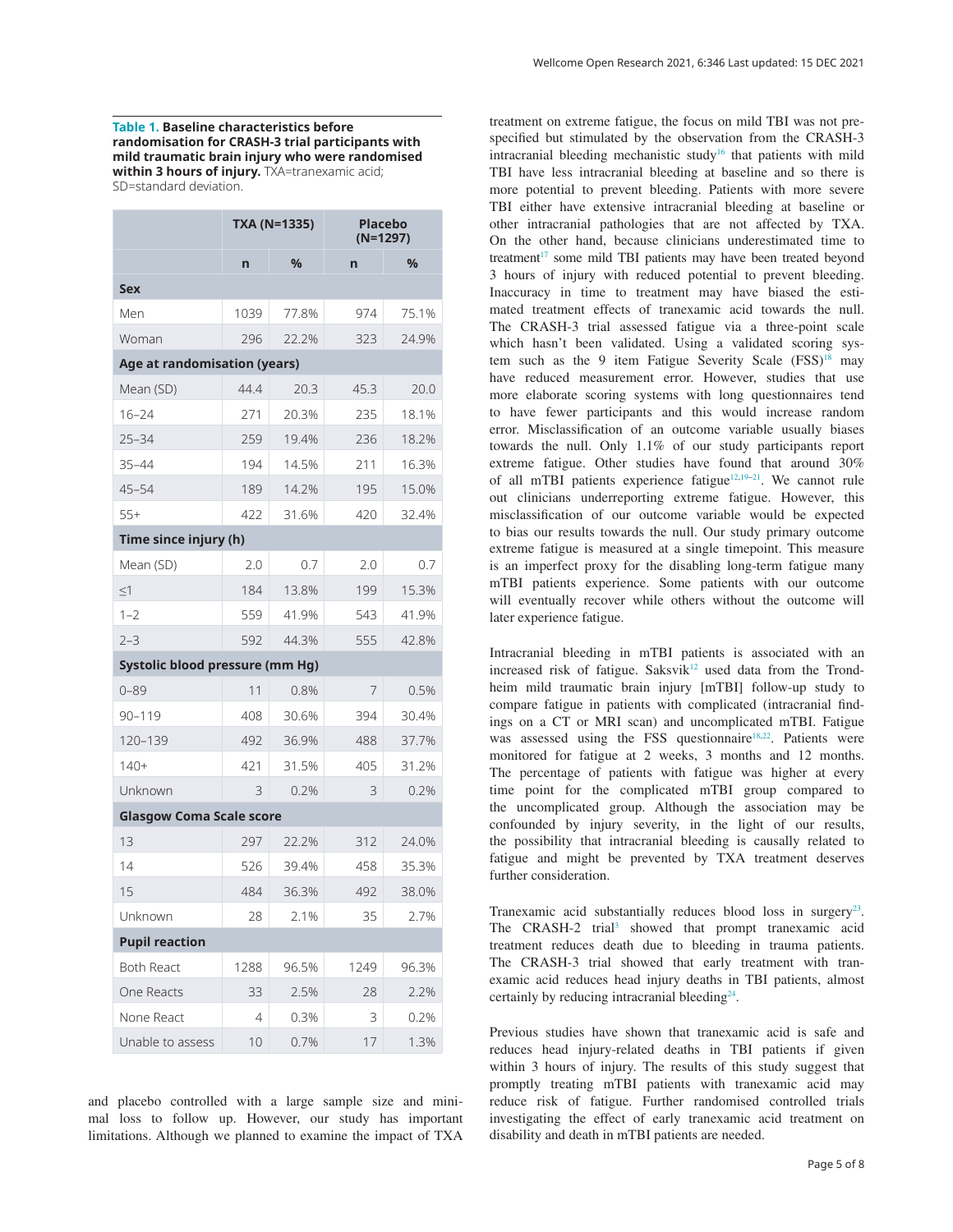<span id="page-5-0"></span>

**Figure 2. The effect of tranexamic acid on extreme fatigue, death within 28 days of injury and extreme fatigue or death within 28 days of injury for CRASH-3 trial participants with mild traumatic brain injury excluding patients with a missing GCS score**  who were randomised within 3 hours of injury. N=2553. RR=risk ratio; CI=confidence interval.

### **Data availability**

## Underlying data

Individual de-identified patient data from the CRASH-3 trial is available from the The Free Bank of Injury and Emergency Research Data (freeBIRD) website: [https://freebird.lshtm.ac.uk/.](https://freebird.lshtm.ac.uk/i)

LSHTM CTU regulations require an account to be created before data can be accessed. Our registration process only requires an email address and takes less than five minutes.

#### Extended data

The CRASH-3 trial protocol is available at [https://freebird.lshtm.](https://protect-us.mimecast.com/s/8lGACo2vOqfDqxz1Riztp9f?domain=freebird.lshtm.ac.uk/) [ac.uk/](https://protect-us.mimecast.com/s/8lGACo2vOqfDqxz1Riztp9f?domain=freebird.lshtm.ac.uk/).

The protocol includes the information patients were given before trial enrolment and also the patient consent form.

#### Reporting guidelines

Zenodo: CONSORT checklist for 'Effect of early tranexamic acid treatment on fatigue in patients with mild traumatic brain injury: data from the CRASH-3 clinical trial.' [https://doi.](https://doi.org/10.5281/zenodo.5730383) [org/10.5281/zenodo.5730383](https://doi.org/10.5281/zenodo.5730383)[13.](#page-6-0)

Data are available under the terms of the [Creative Commons](https://creativecommons.org/licenses/by/4.0/)  [Attribution 4.0 International license](https://creativecommons.org/licenses/by/4.0/) (CC-BY 4.0).

# Acknowledgements

# **The CRASH-3 trial collaborators**

Writing Committee—Prof Ian Roberts and Prof Haleema Shakur-Still (co-chairs), Amy Aeron-Thomas, Prof Antonio Belli, Amy Brenner, Prof Muhammad Anwar Chaudary, Prof Rizwana Chaudhri, Sabariah Faizah Bt Jamaluddin, Lauren Frimley, Kiran Javaid, Prof Rashid Jooma, Aasia Kayani, Caroline Leech,

Prof Khalid Mahmood, Raoul Mansukhani, Julina Md Noor, Jorge Mejia-Mantilla, Phil Moss, Jason Pott, Prof Peter Sandercock, Prof Temitayo Shokunbi, and Liliana Vallecilla. Trial Steering Committee—Peter Sandercock (Chair), Henry Benjamin Hartzenberg, Manjul Joshipura (2011–16), Amy Aeron-Thomas (patient representative [trial steering committee]; advocacy and justice manager, RoadPeace), Ian Roberts, Pablo Perel, and Haleema Shakur-Still. Data Monitoring and Ethics Committee—Michael J Clarke (chair), Samuel C Ohaegbulam, Anthony Rodgers, and Tony Brady (independent statistician). Protocol Committee—Ian Roberts, Haleema Shakur-Still, Yashbir Dewan, Phil Edwards, Edward O Komolafe, Jorge Mejia-Mantilla, and Pablo Perel. Clinical Trials Unit (CTU)—Monica Arribas (trial manager and research assistant), Emma Austin (assistant trial manager), Eni Balogun (trial manager), Lin Barneston (data manager 2011–12), Collette Barrow (trial administrator), Danielle Beaumont (senior trial manager and research fellow), Myriam Benyahia (CTU administrator), Amy Brenner (research fellow), Imogen Brooks (trial assistant 2016–18), Madeleine Cargill (data assistant), Laura Carrington (assistant trial administrator), Lisa Cook (assistant trial manager 2011), Beatrice Cornu-Hewitt (trial assistant), Phil Edwards (statistician 2011–16), Lauren Frimley (trial manager and research assistant), Amber Geer (assistant data manager), Daniel Gilbert (data assistant 2012–13), Catherine Gilliam (trial administrator), Julio Gil-Onandia (trial assistant), Daniel Hetherington (trial assistant 2012–13), Courtenay Howe (CTU administrator 2015–17), Carolyn Hughes (data assistant 2016–17), David I'anson (assistant trial manager 2016–17), Rob Jackson (data manager 2012–14), Miland Joshi (statistician 2016–17), Sneha Kansagra (assistant trial manager 2016–18), Taemi Kawahara (senior trial manager 2011–15), Katharine Ker (lecturer), Sergey Kostrov (systems officer), Abda Mahmood (PhD candidate), Raoul Mansukhani (medical statistician), Hakim Miah (IT systems manager), Bernard Ndungu (assistant trial manager 2016–17), Kelly Needham (medical statistician), Cecilia Okusi (data assistant 2014),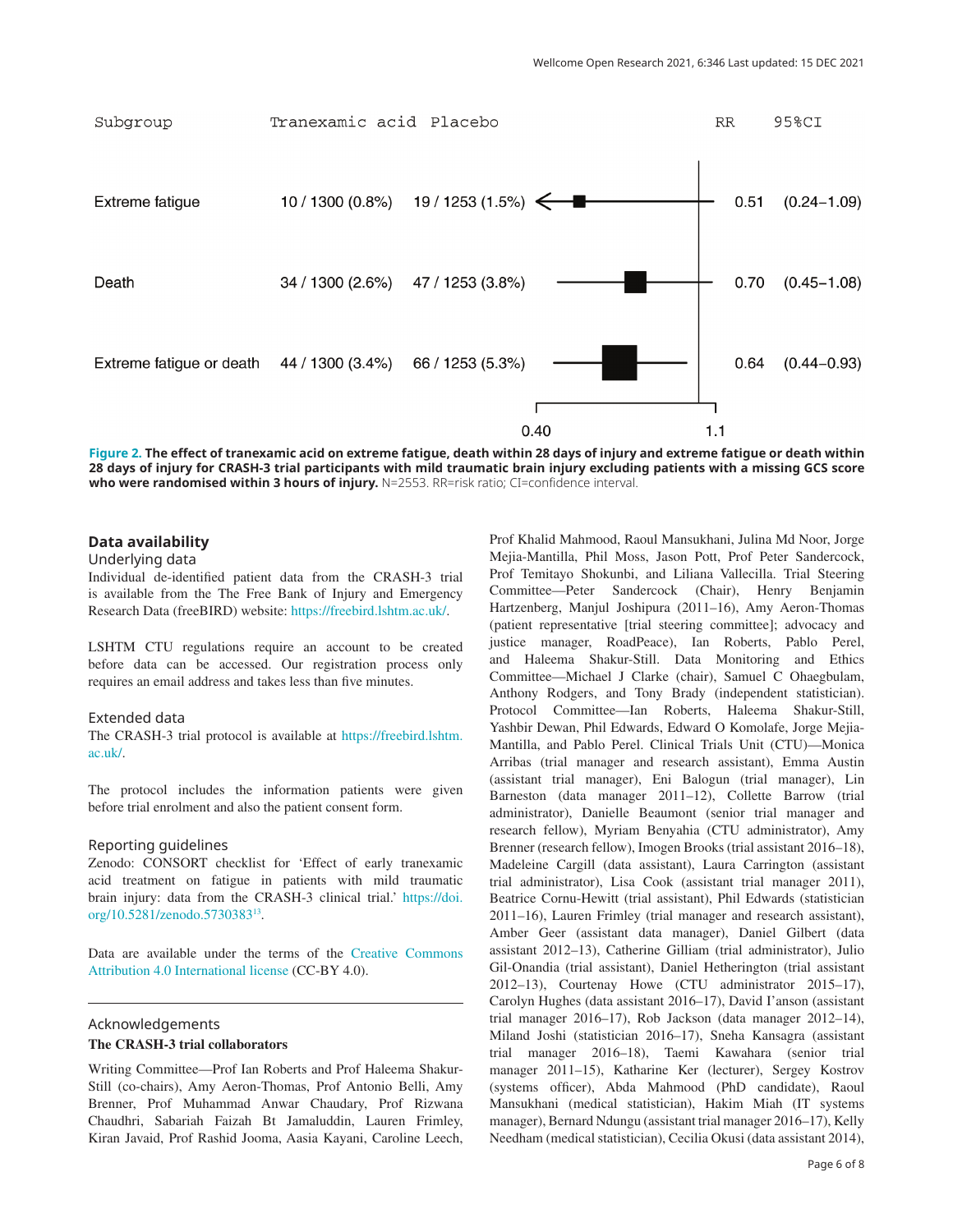<span id="page-6-0"></span>Aroudra Outtandy (trial assistant 2013–15), Raul Pardinaz-Solis (assistant trial manager 2012–13), Daniel Pearson (data assistant), Tracey Pepple (acting senior data manager), Claude Pisani (assistant trial manager 2013), Jason Pott (lead UK research nurse 2018), David Prieto-Merino (statistician 2012– 15), Danielle Prowse (assistant data manager), Nigel Quashi (data manager 2013–16), Anna Quinn (data assistant 2013–15), Maria Ramos (senior project administrator 2011–15), Mia Reid (clerical assistant 2016–18), Ian Roberts (chief investigator and CTU co-director), Chris Roukas (trial administrator 2013–15), Giulia Scrapa (assistant trial manager 2018), Haleema Shakur-Still (project director and CTU co-director), Chelci Squires (trial assistant 2014–16), Jemma Tanner (clinical trials associate 2013–16), Andrew Thayne (data assistant), Lesley Vidaurre (assistant trial manager 2012), and Elizabeth Woods (assistant trial manager 2012–15). Nigeria Coordinating Team—Bukola Fawole (coordinating centre director), Olusade Adetayo (assistant trial coordinator), Olujide Okunade

(assistant trial coordinator), and Temitayo Shokunbi (clinical lead). Pakistan Coordinating Team—Rizwana Chaudhri (coordinating centre director), Kiran Javaid (assistant research coordinator), Rashid Jooma (clinical lead), and Aasia Kayani (research coordinator). National Coordinators—Rizwana Chaudhri (Pakistan), Rashid Jooma (Pakistan), Sabariah Faizah Bt Jamaluddin (Malaysia), Julina Md Noor (national coordinators assistant, Malaysia), Tamar Gogichaishvili (Georgia), Maria de los Angeles Munoz-Sanchez (Spain), Bukola Fawole (Nigeria), Temitayo Shokunbi (Nigeria), Jorge Mejia-Mantilla (Colombia), Liliana Vallecilla (Colombia), Fatos Olldashi (Albania), Satish Krishnan (United Arab Emirates), Vincent Djientcheu (Cameroon), Jorge Loria Castellanos (Mexico), Frank Rasulo (Italy), Qadamkhear Hama (Iraq), Yakub Mulla (Zambia), Prof Ioan Stefan Florian (Romania), Juan Tobar (El Salvador), Hussein Khamis (Egypt), Conor Deasy (Ireland), Bobby Wellsh (Papua New Guinea), Jean Williams-Johnson (Jamaica), Susilo Chandra (Indonesia), and Vincent Mutiso (Kenya).

#### **References**

- 1. Dewan MC, Rattani A, Gupta S, *et al.*: **Estimating the global incidence of traumatic brain injury.** *J Neurosurg.* 2019; **130**: 1080–1097. **[PubMed Abstract](http://www.ncbi.nlm.nih.gov/pubmed/29701556)** | **[Publisher Full Text](http://dx.doi.org/ 10.3171/2017.10.JNS17352)**
- 2. GBD 2016 Traumatic Brain Injury and Spinal Cord Injury Collaborators, James SL, Theadom A, *et al.*: **Global, regional, and national burden of traumatic brain injury and spinal cord injury, 1990-2016: a systematic analysis for the Global Burden of Disease Study 2016.** *Lancet Neurol.* 2019; **18**(1): 56–87. **[PubMed Abstract](http://www.ncbi.nlm.nih.gov/pubmed/30497965)** | **[Publisher Full Text](http://dx.doi.org/10.1016/S1474-4422(18)30415-0)** | **[Free Full Text](http://www.ncbi.nlm.nih.gov/pmc/articles/6291456)**
- 3. CRASH-2 trial collaborators, Shakur H, Roberts I, *et al.*: **Effects of tranexamic acid on death, vascular occlusive events, and blood transfusion in trauma patients with significant haemorrhage (CRASH-2): a randomised, placebocontrolled trial.** *Lancet.* 2010; **376**(9734): 23–32. **[PubMed Abstract](http://www.ncbi.nlm.nih.gov/pubmed/20554319)** | **[Publisher Full Text](http://dx.doi.org/10.1016/S0140-6736(10)60835-5)**
- 4. CRASH-3 trial collaborators: **Effects of tranexamic acid on death, disability, vascular occlusive events and other morbidities in patients with acute traumatic brain injury (CRASH-3): a randomised, placebo-controlled trial.** *Lancet.* 2019; **394**(10210): 1713–1723. **[PubMed Abstract](http://www.ncbi.nlm.nih.gov/pubmed/31623894)** | **[Publisher Full Text](http://dx.doi.org/10.1016/S0140-6736(19)32233-0)** | **[Free Full Text](http://www.ncbi.nlm.nih.gov/pmc/articles/6853170)**
- 5. Rappaport M, Hall KM, Hopkins K, *et al.*: **Disability rating scale for severe head trauma: coma to community.** *Arch Phys Med Rehabil.* 1982; **63**(3): 118–123. **[PubMed Abstract](http://www.ncbi.nlm.nih.gov/pubmed/7073452)**
- 6. Norrie J, Heitger M, Leathem J, *et al.*: **Mild traumatic brain injury and fatigue: A prospective longitudinal study.** *Brain Inj.* 2010; **24**(13–14): 1528–1538. **[PubMed Abstract](http://www.ncbi.nlm.nih.gov/pubmed/21058899)** | **[Publisher Full Text](http://dx.doi.org/10.3109/02699052.2010.531687)**
- 7. Ziino C, Ponsford J: **Measurement and prediction of subjective fatigue following traumatic brain injury.** *J Int Neuropsychol Soc.* 2005; **11**(4): 416–425. **[PubMed Abstract](http://www.ncbi.nlm.nih.gov/pubmed/16209422)** | **[Publisher Full Text](http://dx.doi.org/10.1017/s1355617705050472)**
- 8. Cantor JB, Ashman T, Gordon W, *et al.*: **Fatigue After Traumatic Brain Injury and Its Impact on Participation and Quality of Life.** *J Head Trauma Rehabil.* 2008; **23**(1): 41–51. **[PubMed Abstract](http://www.ncbi.nlm.nih.gov/pubmed/18219234)** | **[Publisher Full Text](http://dx.doi.org/10.1097/01.HTR.0000308720.70288.af)**
- 9. Kreutzer JS, Seel RT, Gourley E: **The prevalence and symptom rates of depression after traumatic brain injury: a comprehensive examination.** *Brain Inj.* 2001; **15**(7): 563–576. **[PubMed Abstract](http://www.ncbi.nlm.nih.gov/pubmed/11429086)** | **[Publisher Full Text](http://dx.doi.org/10.1080/02699050010009108)**
- 10. Zasler N, Katz D, Zafonte RD: **Brain injury medicine: principles and practice.** (Demos, 2007). **[Reference Sourc](https://books.google.co.in/books/about/Brain_Injury_Medicine.html?id=yplFkKimNcYC&redir_esc=y)e**
- 11. Olver JH, Ponsford JL, Curran CA: **Outcome following traumatic brain injury: a comparison between 2 and 5 years after injury.** *Brain Inj.* 1996; **10**(11) 841–848.

**[PubMed Abstract](http://www.ncbi.nlm.nih.gov/pubmed/8905161)** | **[Publisher Full Text](http://dx.doi.org/10.1080/026990596123945)**

12. Saksvik SB, Karaliute M, Kallestad H, *et al.*: **The Prevalence and Stability of Sleep-Wake Disturbance and Fatigue throughout the First Year after Mild**  **Traumatic Brain Injury.** *J Neurotrauma.* 2020; **37**(23): 2528–2541. **[PubMed Abstract](http://www.ncbi.nlm.nih.gov/pubmed/32460623)** | **[Publisher Full Text](http://dx.doi.org/10.1089/neu.2019.6898)** | **[Free Full Text](http://www.ncbi.nlm.nih.gov/pmc/articles/7698981)**

- 13. Mansukhani R: **Effect of early tranexamic acid treatment on fatigue in patients with mild traumatic brain injury: data from the CRASH-3 clinical trial**. 2021.
- **<http://www.doi.org/10.5281/zenodo.5730383>** 14. **CRASH-3 trial protocol**.
- **[Reference Sourc](https://crash3.lshtm.ac.uk/resources-for-collaborators/protocol-v2-2-english/)e**
- 15. Roberts I, Belli A, Brenner A, *et al.*: **Tranexamic acid for significant traumatic brain injury (The CRASH-3 trial): Statistical analysis plan for an international, randomised, double-blind, placebo-controlled trial [version 2; peer review: 3 approved, 1 approved with reservations].** *Wellcome Open Res.* 2018; **3**: 86. **[PubMed Abstract](http://www.ncbi.nlm.nih.gov/pubmed/30175246)** | **[Publisher Full Text](http://dx.doi.org/10.12688/wellcomeopenres.14700.2)** | **[Free Full Text](http://www.ncbi.nlm.nih.gov/pmc/articles/6081978)**
- 16. CRASH-3 Intracranial Bleeding Mechanistic Study Collaborators: **Tranexamic acid in traumatic brain injury: an explanatory study nested within the CRASH-3 trial.** *Eur J Trauma Emerg Surg.* 2021; **47**(1): 261–268. **[PubMed Abstract](http://www.ncbi.nlm.nih.gov/pubmed/32076783)** | **[Publisher Full Text](http://dx.doi.org/10.1007/s00068-020-01316-1)** | **[Free Full Text](http://www.ncbi.nlm.nih.gov/pmc/articles/7851008)**
- 17. Mansukhani R, Frimley L, Shakur-Still H, *et al.*: **Accuracy of time to treatment estimates in the CRASH-3 clinical trial: impact on the trial results.** *Trials.* 2020; **21**(1): 681. **[PubMed Abstract](http://www.ncbi.nlm.nih.gov/pubmed/32711551)** | **[Publisher Full Text](http://dx.doi.org/10.1186/s13063-020-04623-5)** | **[Free Full Text](http://www.ncbi.nlm.nih.gov/pmc/articles/7382791)**
- 18. Krupp LB, LaRocca NG, Muir-Nash J, *et al.*: **The Fatigue Severity Scale. Application to Patients With Multiple Sclerosis and Systemic Lupus Erythematosus.** *Arch Neurol.* 1989; **46**(10): 1121–3. **[PubMed Abstract](http://www.ncbi.nlm.nih.gov/pubmed/2803071)** | **[Publisher Full Text](http://dx.doi.org/10.1001/archneur.1989.00520460115022)**
- 19. Mollayeva T, Kendzerska T, Mollayeva S, *et al.*: **A systematic review of fatigue in patients with traumatic brain injury: The course, predictors and consequences.** *Neurosci Biobehav Rev.* 2014; **47**: 684–716. **[PubMed Abstract](http://www.ncbi.nlm.nih.gov/pubmed/25451201)** | **[Publisher Full Text](http://dx.doi.org/10.1016/j.neubiorev.2014.10.024)**
- 20. Middelboe T, Andersen HS, Birket-Smith M, *et al.*: **Minor head injury: impact on general health after 1 year. A prospective follow-up study.** *Acta Neurol Scand.* 1992; **85**(1): 5–9. **[PubMed Abstract](http://www.ncbi.nlm.nih.gov/pubmed/1546534)** | **[Publisher Full Text](http://dx.doi.org/10.1111/j.1600-0404.1992.tb03987.x)**
- 21. Masson F, Maurette P, Salmi LR, *et al.*: **Prevalence of impairments 5 years after a head injury, and their relationship with disabilities and outcome.** *Brain Inj.* 1996; **10**(7): 487–497. **[PubMed Abstract](http://www.ncbi.nlm.nih.gov/pubmed/8806009)** | **[Publisher Full Text](http://dx.doi.org/10.1080/026990596124205)**
- 22. Lerdal A, Wahl AK, Rustøen T, *et al.*: **Fatigue in the general population: A translation and test of the psychometric properties of the Norwegian version of the fatigue severity scale.** *Scand J Public Health.* 2005; **33**(2): 123–130. **[PubMed Abstract](http://www.ncbi.nlm.nih.gov/pubmed/15823973)** | **[Publisher Full Text](http://dx.doi.org/10.1080/14034940410028406)**
- 23. Henry DA, Carless PA, Moxey AJ, *et al.*: **Anti-fibrinolytic use for minimising perioperative allogeneic blood transfusion.** In: *Cochrane Database Syst Rev.* (ed. The Cochrane Collaboration) CD001886.pub2. John Wiley & Sons, Ltd, 2007;